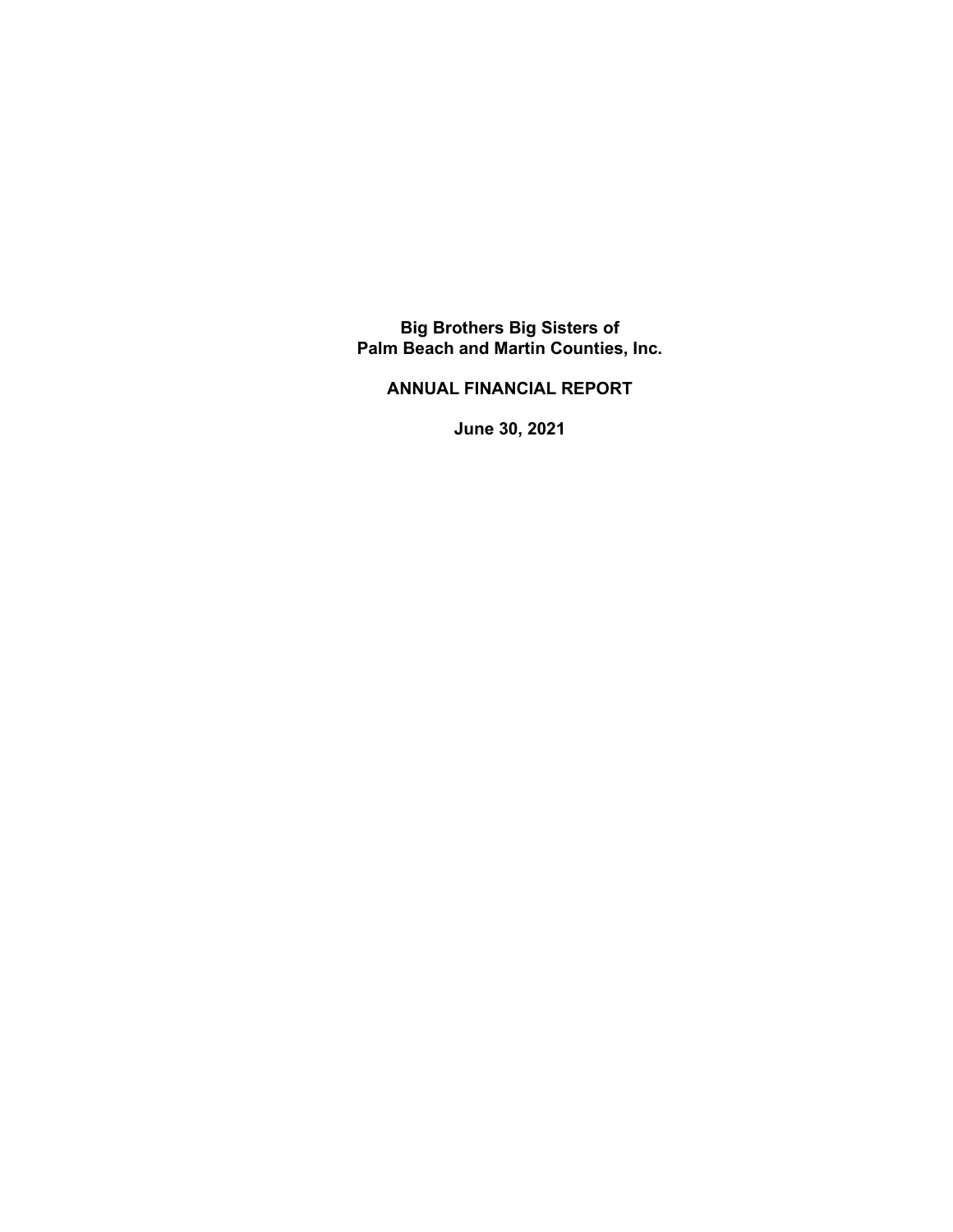## **Big Brothers Big Sisters of Palm Beach and Martin Counties, Inc.**

# **ANNUAL FINANCIAL REPORT**

# **June 30, 2021**

# **TABLE OF CONTENTS**

|                                         | Page     |
|-----------------------------------------|----------|
| REPORT OF INDEPENDENT AUDITORS          | $1 - 2$  |
| <b>FINANCIAL STATEMENTS</b>             |          |
| <b>Statement of Financial Position</b>  | 3        |
| <b>Statement of Activities</b>          | 4        |
| <b>Statement of Cash Flows</b>          | 5        |
| <b>Statement of Functional Expenses</b> | 6        |
| <b>Notes to Financial Statements</b>    | $7 - 13$ |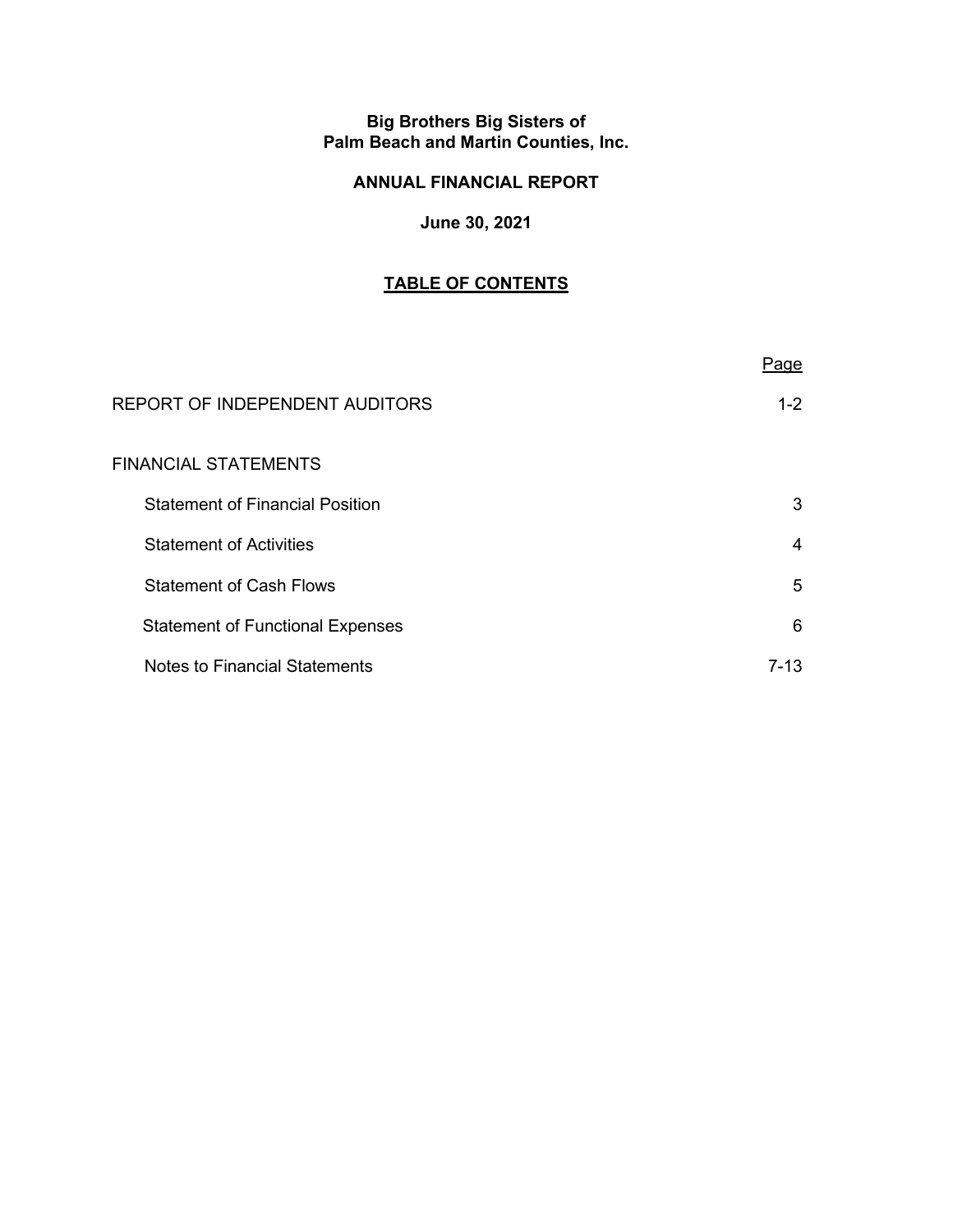

Certified Public Accountants PL

600 Citrus Avenue Suite 200 Fort Pierce, Florida 34950

772/461-6120 // 461-1155 FAX: 772/468-9278

#### **REPORT OF INDEPENDENT AUDITORS**

The Board of Directors Big Brothers Big Sisters of Palm Beach and Martin Counties, Inc. West Palm Beach, Florida

#### *Report on the Financial Statements*

We have audited the accompanying statement of financial position of Big Brothers Big Sisters of Palm Beach and Martin Counties, Inc. (the "Organization"), a nonprofit organization, as of June 30, 2021 and the related statements of activities, cash flows and functional expenses for the year then ended, and the related notes to financial statements.

#### *Management's Responsibility for the Financial Statements*

Management is responsible for the preparation and fair presentation of these financial statements in accordance with accounting principles generally accepted in the United States of America; this includes the design, implementation, and maintenance of internal control relevant to the preparation and fair presentation of financial statements that are free from material misstatement, whether due to fraud or error.

#### *Auditor's Responsibility*

Our responsibility is to express an opinion on these financial statements based on our audit. We conducted our audit in accordance with auditing standards generally accepted in the United States of America. Those standards require that we plan and perform the audit to obtain reasonable assurance about whether the financial statements are free of material misstatement.

An audit involves performing procedures to obtain audit evidence about the amounts and disclosures in the financial statements. The procedures selected depend on the auditor's judgment, including the assessment of the risks of material misstatement of the financial statements, whether due to fraud or error. In making those risk assessments, the auditor considers internal control relevant to the entity's preparation and fair presentation of the financial statements in order to design audit procedures that are appropriate in the circumstances, but not for the purpose of expressing an opinion on the effectiveness of the entity's internal control. Accordingly, we express no such opinion. An audit includes evaluating the appropriateness of accounting policies used and the reasonableness of significant accounting estimates made by management, as well as evaluating the overall presentation of the financial statements.

We believe that the evidence we have obtained is sufficient and appropriate to provide a basis for our opinion.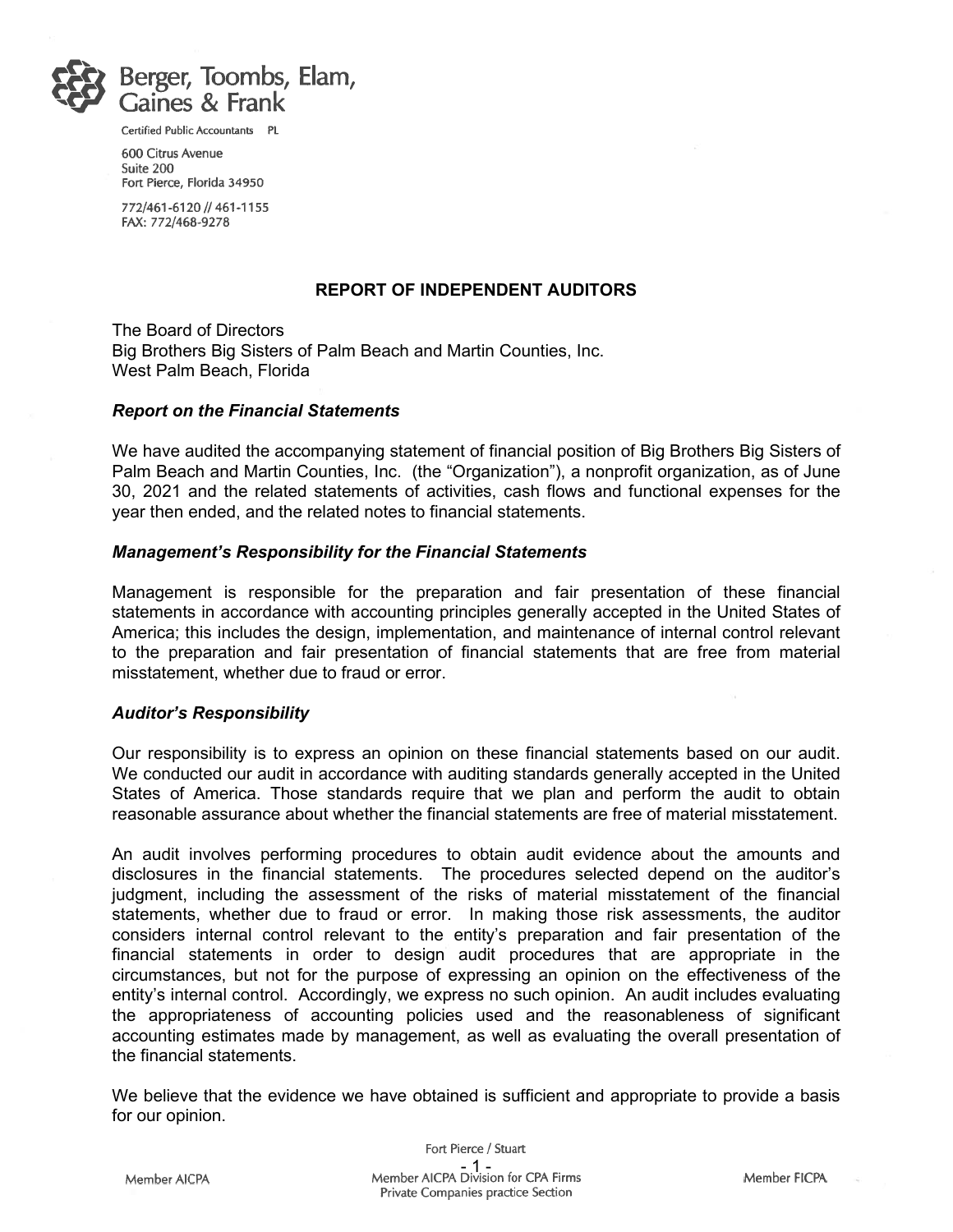

To the Board of Directors Big Brothers Big Sisters of Palm Beach and Martin Counties, Inc.

#### *Opinion*

In our opinion, the financial statements referred to above present fairly, in all material respects, the financial position of Big Brothers Big Sisters of Palm Beach and Martin Counties, Inc. as of June 30, 2021 and its activities, cash flows and functional expenses for the year then ended, in accordance with accounting principles generally accepted in the United States of America.

Birgir Jambo Glam

Berger, Toombs, Elam, Gaines & Frank Certified Public Accountants PL Fort Pierce, Florida

April 27, 2022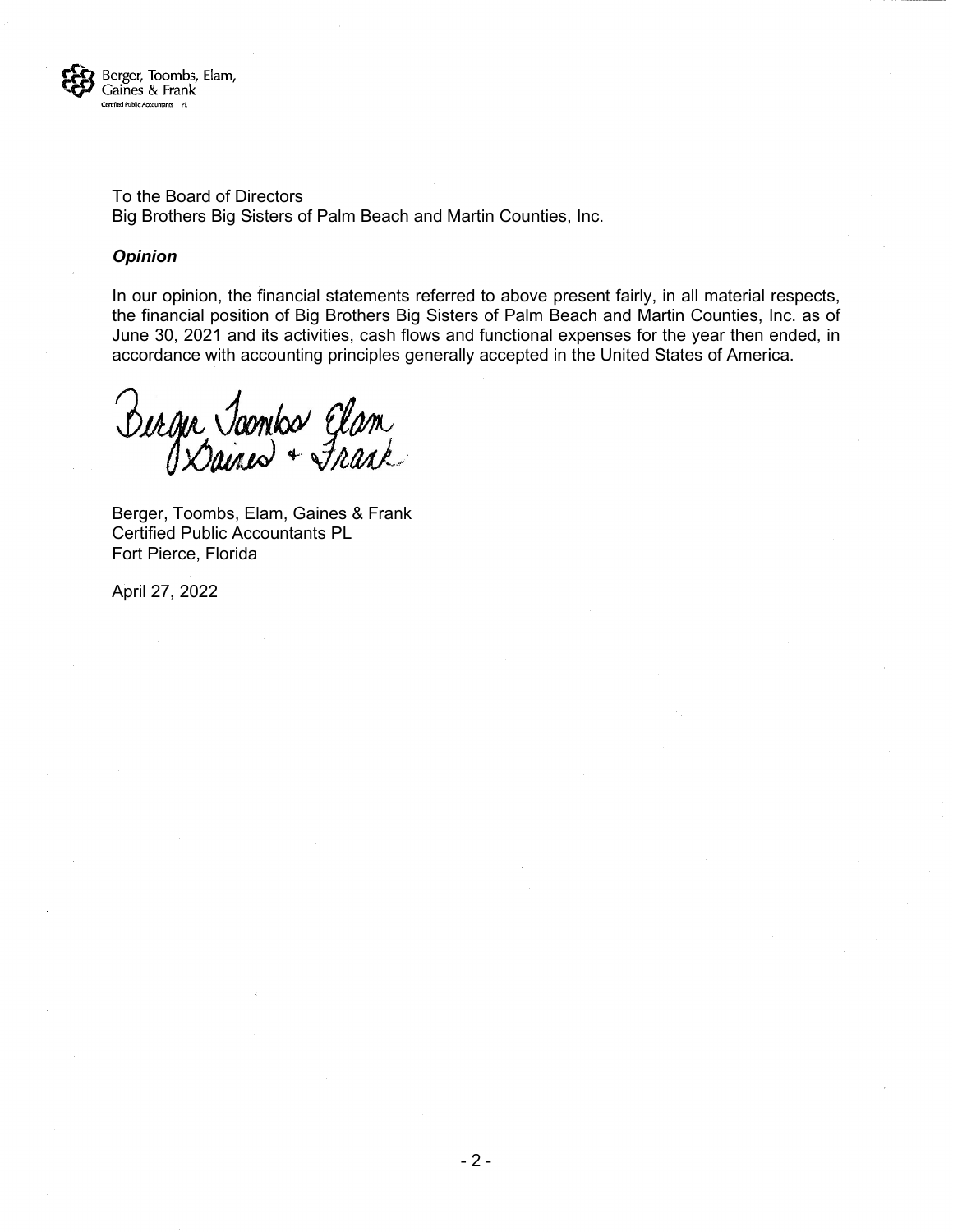# **Big Brothers Big Sisters of Palm Beach and Martin Counties, Inc STATEMENT OF FINANCIAL POSITION June 30, 2021**

# ASSETS

| <b>Current assets</b>                   |               |
|-----------------------------------------|---------------|
| Cash and cash equivalents               | \$<br>202,354 |
| <b>Grants receivable</b>                | 82,133        |
| Prepaid expenses                        | 5,867         |
| <b>Total Current Assets</b>             | 290,354       |
| <b>Fixed assets</b>                     |               |
| Computer equipment                      | 19,563        |
| Office equipment                        | 78,178        |
| Less accumulated depreciation           | (91, 599)     |
| Fixed Assets, Net                       | 6,142         |
| <b>Total Assets</b>                     | 296,496       |
| <b>LIABILITIES &amp; NET ASSETS</b>     |               |
| <b>Current liabilities</b>              |               |
| Accounts payable and accrued expenses   | \$<br>16,470  |
| Accrued compensated absences            | 14,794        |
| Line of credit payable                  | 4,000         |
| PPP loan payable                        | 17,233        |
| <b>Total Liabilities</b>                | 52,497        |
| Net assets                              |               |
| Without donor restrictions              | 243,999       |
| <b>Total Liabilities and Net Assets</b> | \$<br>296,496 |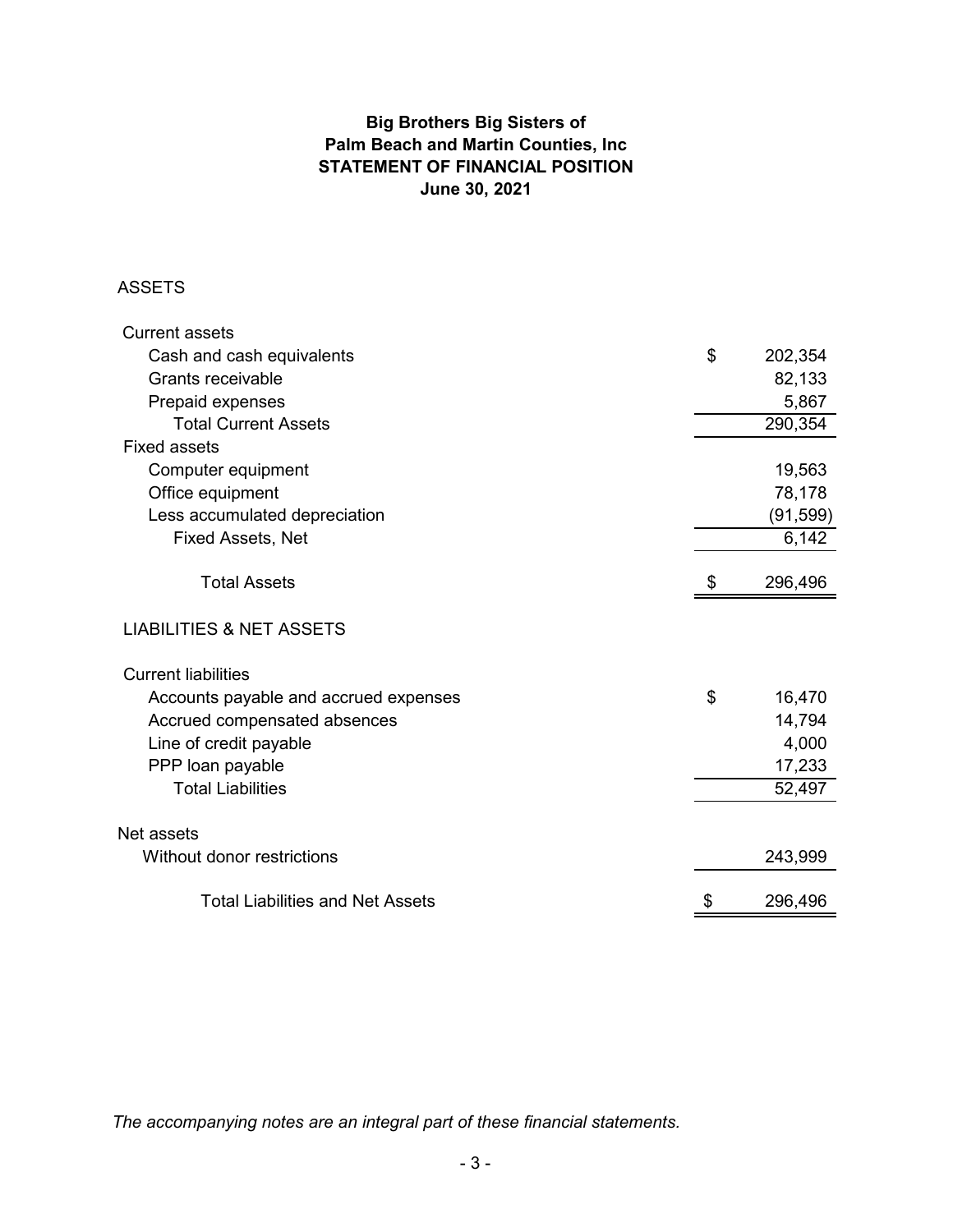# **Big Brothers Big Sisters of Palm Beach and Martin Counties, Inc STATEMENT OF ACTIVITIES For the Year Ended June 30, 2021**

|                                         | <b>Without Donor</b> |
|-----------------------------------------|----------------------|
|                                         | <b>Restrictions</b>  |
| <b>Revenues and Support</b>             |                      |
| Support                                 |                      |
| Grants                                  | \$<br>819,448        |
| Contributions                           | 73,376               |
| <b>Total Support</b>                    | 892,824              |
| <b>Revenues</b>                         |                      |
| Fundraising, net of expenses (\$32,722) | 1,892                |
| Forgiveness of PPP loan                 | 93,767               |
| Interest                                | 96                   |
| <b>Total Revenues</b>                   | 95,755               |
| <b>Total Revenues and Support</b>       | 988,579              |
| <b>Expenses</b>                         |                      |
| <b>Program Services</b>                 |                      |
| Program services                        | 856,548              |
| <b>Supporting Services</b>              |                      |
| General and administrative              | 77,005               |
| Fundraising                             | 15,283               |
| <b>Total Supporting Services</b>        | 92,288               |
| <b>Total Expenses</b>                   | 948,836              |
| Change in Net Assets                    | 39,743               |
| Net Assets - July 1, 2020               | 204,256              |
| Net Assets - June 30, 2021              | \$<br>243,999        |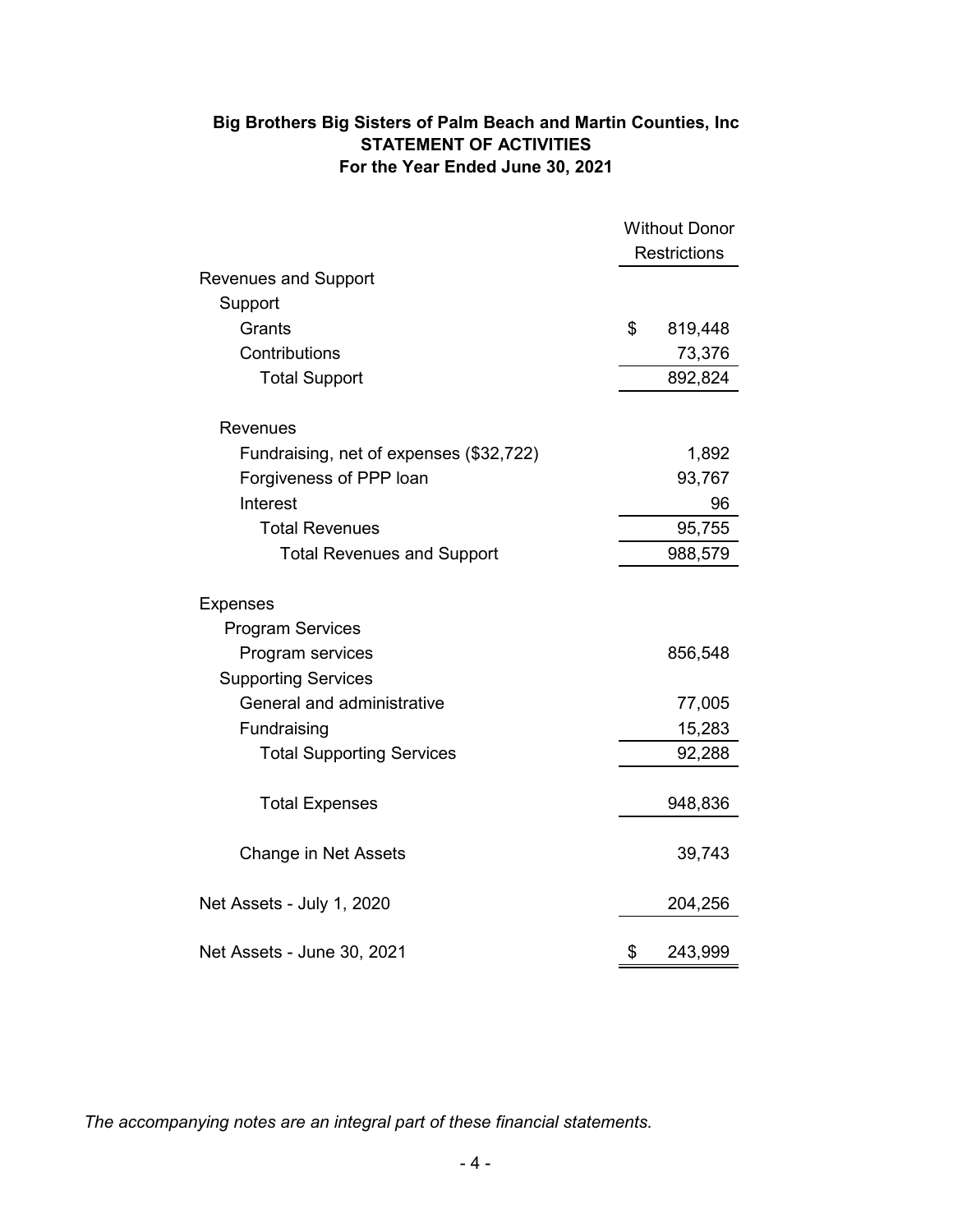# **Big Brothers Big Sisters of Palm Beach and Martin Counties, Inc. STATEMENT OF CASH FLOWS Year ended June 30, 2021**

| <b>Cash Flows from Operating Activities</b>                                      |              |
|----------------------------------------------------------------------------------|--------------|
| Change in Net Assets                                                             | \$<br>39,743 |
| Adjustments to reconcile net income to net cash used by<br>operating activities: |              |
| Depreciation                                                                     | 6,959        |
| Forgiveness of PPP Loan                                                          | (93, 767)    |
| Changes in current assets and current liabilities                                |              |
| Grants receivable                                                                | 24,049       |
| Prepaid expenses                                                                 | (5,365)      |
| Accounts payable and accrued expenses                                            | 5,356        |
| Accrued compensated absences                                                     | 4,499        |
| Line of credit                                                                   | 4,000        |
|                                                                                  |              |
| Net cash used by operating activities                                            | (14,526)     |
|                                                                                  |              |
| Net decrease in cash                                                             | (14, 526)    |
| Cash and cash equivalents, July 1, 2020                                          | 216,880      |
|                                                                                  |              |
| Cash and cash equivalents, June 30, 2021                                         | 202,354      |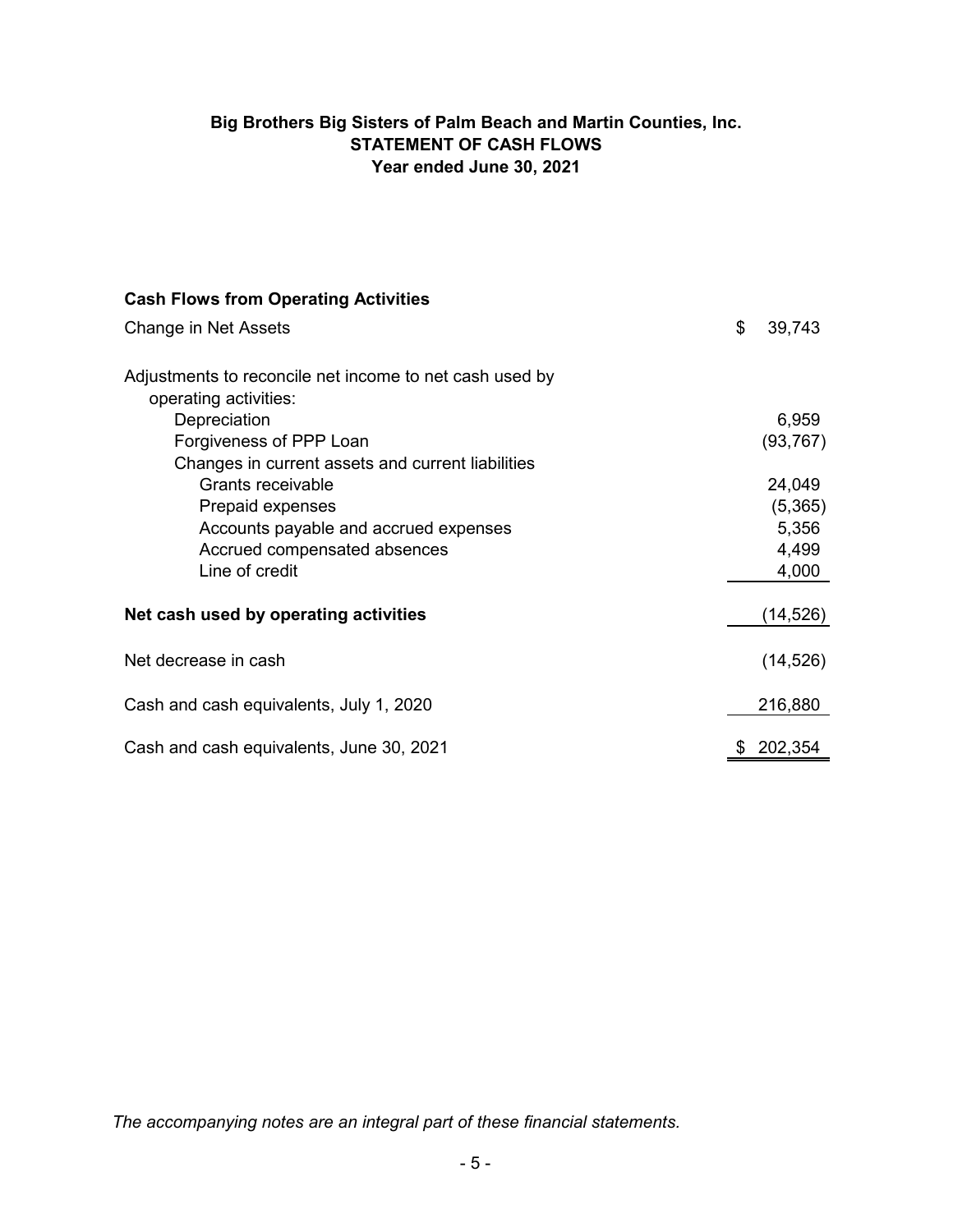## **Big Brothers Big Sisters of Palm Beach and Martin Counties, Inc. STATEMENT OF FUNCTIONAL EXPENSES For the Year Ended June 30, 2021**

|                             | Program         |                            |              |                 |           |
|-----------------------------|-----------------|----------------------------|--------------|-----------------|-----------|
|                             | Services        | <b>Supporting Services</b> |              |                 |           |
|                             |                 | General                    |              | Total           |           |
|                             | Program         | and                        |              | Supporting      | Total     |
|                             | <b>Services</b> | Administrative             | Fundraising  | <b>Services</b> | Expenses  |
|                             |                 |                            |              |                 |           |
| Personnel costs             | \$557,083       | 63,305<br>\$               | 12,661<br>\$ | 75,966<br>\$    | \$633,049 |
| Program expenses            | 69,220          |                            |              |                 | 69,220    |
| Professional fees           | 46,918          | 718                        | 239          | 957             | 47,875    |
| Occupancy                   | 39,599          | 1,444                      | 206          | 1,650           | 41,249    |
| Telephone and communication | 33,149          | 3,767                      | 753          | 4,520           | 37,669    |
| Dues and subscriptions      | 28,069          | 3,190                      | 638          | 3,828           | 31,897    |
| Insurance                   | 16,173          | 590                        | 84           | 674             | 16,847    |
| Grant management fees       | 14,105          | 514                        | 74           | 588             | 14,693    |
| Travel                      | 11,533          | 1,311                      | 262          | 1,573           | 13,106    |
| <b>Background checks</b>    | 10,370          |                            |              |                 | 10,370    |
| Advertising                 | 9,479           |                            | 144          | 144             | 9,623     |
| Depreciation                | 6,263           | 696                        |              | 696             | 6,959     |
| Equipment rental            | 5,188           |                            |              |                 | 5,188     |
| <b>Bank Fees</b>            | 3,233           | 368                        | 74           | 442             | 3,675     |
| Supplies                    | 2,810           | 721                        | 72           | 793             | 3,603     |
| Professional development    | 1,452           | 165                        | 33           | 198             | 1,650     |
| Postage                     | 1,165           | 132                        | 26           | 158             | 1,323     |
| Interest expense            | 528             | 60                         | 12           | 72              | 600       |
| Contract labor              | 211             | 24                         | 5            | 29              | 240       |
|                             |                 |                            |              |                 |           |
| <b>Total Expenses</b>       | \$856,548       | 77,005<br>\$               | 15,283<br>\$ | 92,288<br>\$    | \$948,836 |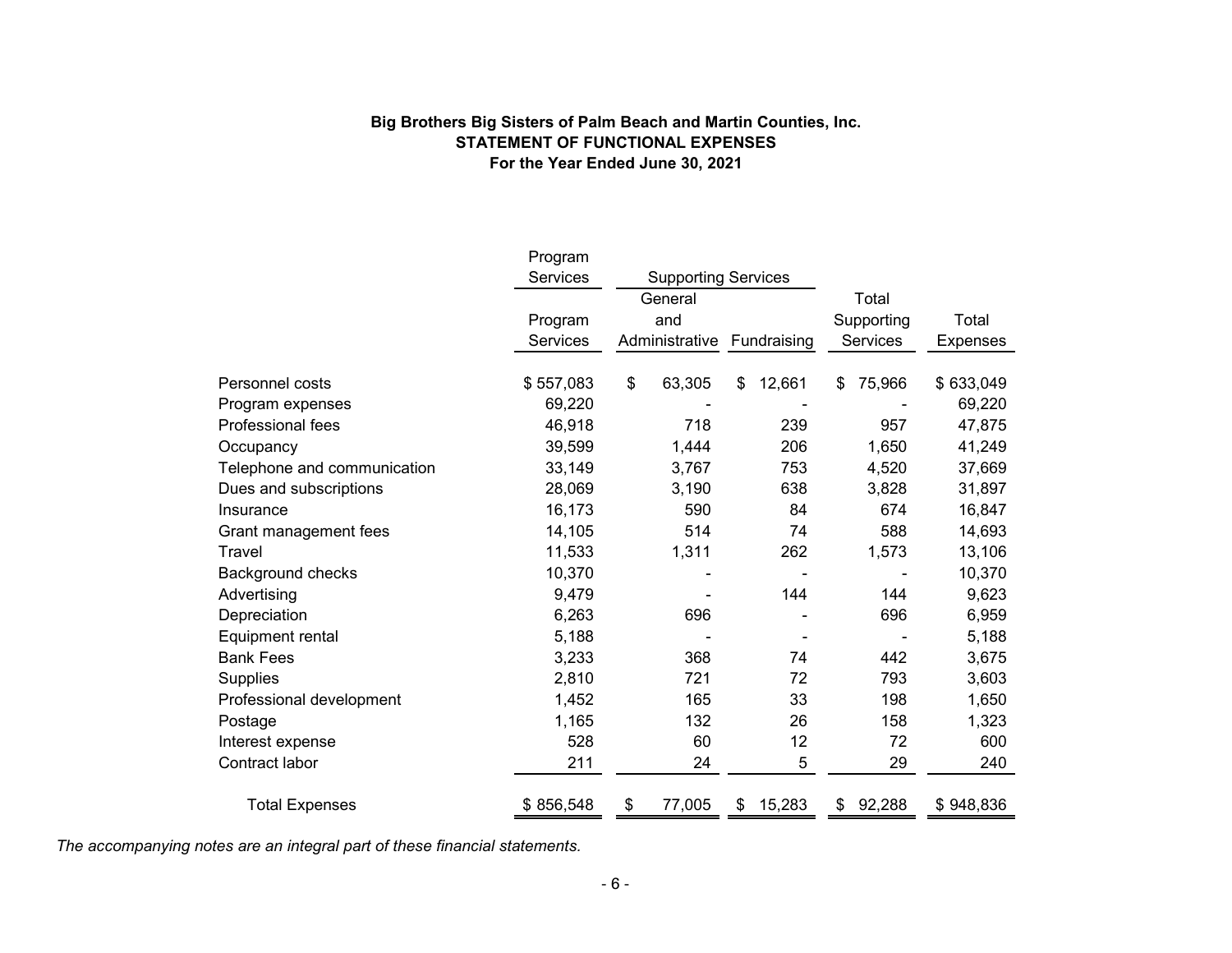## **NOTE A – SUMMARY OF SIGNIFICANT ACCOUNTING POLICIES**

#### Nature of Activities

Big Brothers Big Sisters of Palm Beach and Martin Counties, Inc. (the "Organization") is a nonprofit corporation organized in Florida. The Organization is affiliated with Big Brothers Big Sisters of America, which is the oldest and largest child mentoring organization in the United States. The Organization uses supervised, one on one friendships between a volunteer and a child in need of a positive role model to accomplish a successful mentoring relationship.

#### Basis of Presentation

Under the FASB Accounting Standards Codification (ASC), the Organization is required to report information regarding its financial position and activities according to two classes of net assets (net assets with donor restrictions or net assets without donor restrictions) based upon the existence or absence of donor-imposed restrictions.

As required by the Reserve Recognition Topic of the FASB ASC, the Organization accounts for contributions received as donor restricted or without donor restrictions support, depending on the existence and/or nature of any donor restrictions.

#### Promises to Give

Contributions are recognized when the donor makes a promise to give to the Organization that is, in substance, unconditional. All other donor-restricted contributions are reported as increases in net assets with donor restrictions or net assets without donor restrictions depending on the nature of the restrictions. When a restriction expires, net assets with donor restrictions are reclassified to net assets without donor restrictions.

#### Fixed Assets

Equipment is recorded at cost or at estimated fair value at the time of donation. Such donations are reported as unrestricted support unless the donor has restricted the donated asset to a specific purpose. Assets donated with explicit restrictions regarding their use and contributions of cash that must be used to acquire property and equipment are reported as restricted support. Absent donor stipulations regarding how long those donated assets must be maintained, the Organization reports expirations of donor restrictions when the donated or acquired assets are placed in service as instructed by the donor. Equipment is depreciated using the straight-line method, over lives of three to five years. All assets purchased for greater than \$500 are capitalized.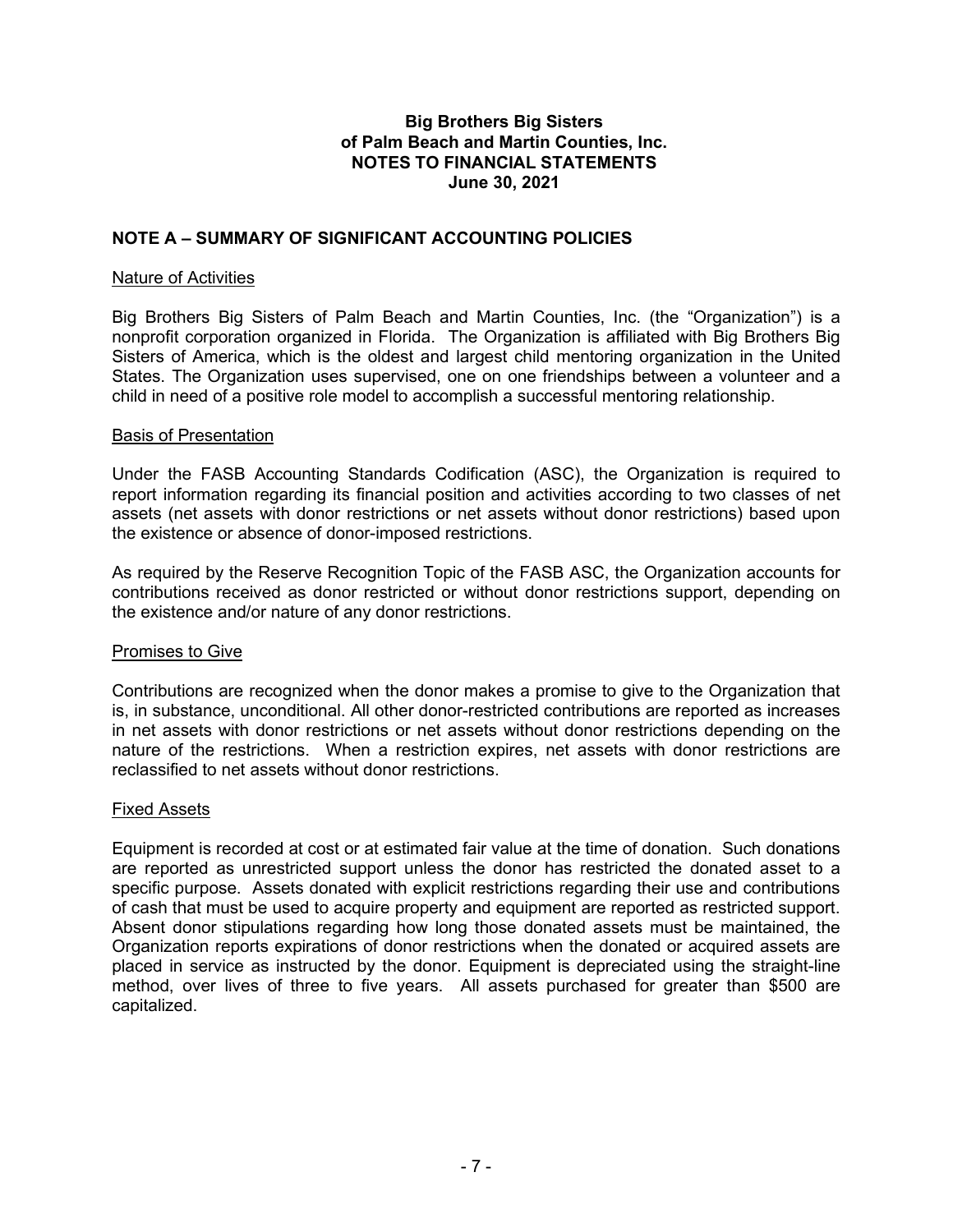## **NOTE A – SUMMARY OF SIGNIFICANT ACCOUNTING POLICIES (CONTINUED)**

### Cash and Cash Equivalents

For purposes of the statement of cash flows, the Organization considers all highly liquid investments available for current use with an initial maturity of three months or less to be cash equivalents.

#### Net Assets

The financial statements report net assets and changes in net assets in two classes that are based upon the existence or absence of restrictions on use that are placed by its donors, as follows:

## *Net Assets Without Donor Restrictions*

Net assets without donor restrictions are resources available to support operations. The only limits on the use of these net assets are the broad limits resulting for the nature of the Organization, the environment in which it operates, the purposes specified in it corporate documents and its application for tax-exempt status, and any limits resulting from contractual agreements with creditors and others that are entered into in the course of its operations.

#### *Net Assets With Donor Restrictions*

Net assets with donor restrictions are resources that are restricted by a donor for use for a particular purpose or in a particular future period. Some donor-imposed restrictions are temporary in nature, and the restriction will expire when the resources are used in accordance with the donor's instructions or when the stipulated time has passed. Other donor-imposed restrictions are perpetual in nature; the Organization must continue to use the resources in accordance with the donor's instructions.

When a donor's restriction is satisfied, either by using the resources in the manner specified by the donor or by the passage of time, the expiration of the restriction is reported in the financial statements by reclassifying the net assets from net assets with donor restrictions to net assets without donor restrictions. Net assets restricted for acquisition of buildings or equipment (or less commonly, the contribution of those assets directly) are reported as net assets with donor restrictions until the specified asset is placed in service by the Organization, unless the donor provides more specific directions about the period of its use.

#### Functional Allocation of Expenses

The costs of the various activities have been summarized on a functional basis in the statement of activities. Accordingly, certain costs have been allocated between Program Services and Supporting Services benefited.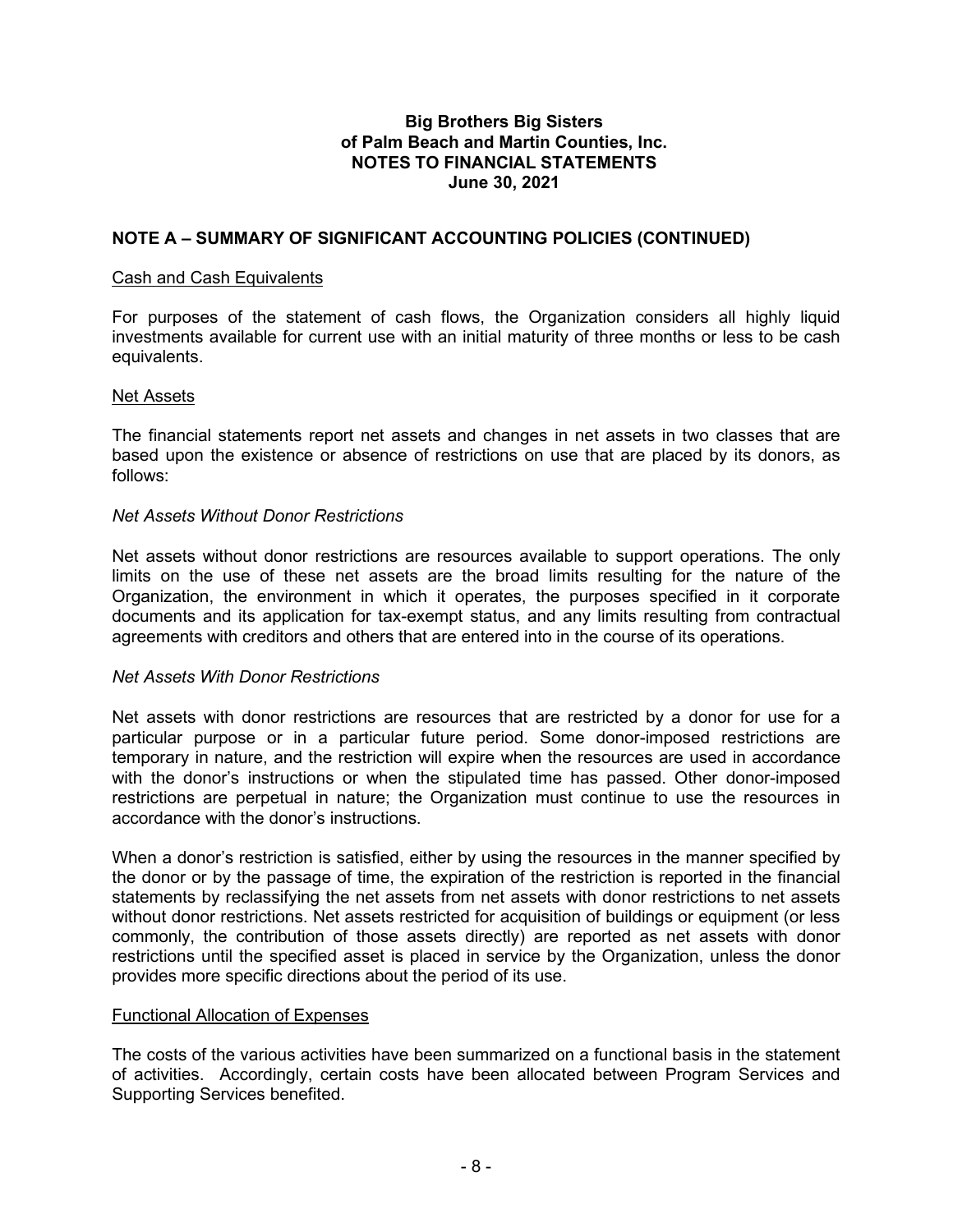## **NOTE A – SUMMARY OF SIGNIFICANT ACCOUNTING POLICIES (CONTINUED)**

### Tax Exempt Status

The Organization is exempt from Federal income taxes, under the provisions of the Internal Revenue Code 501(c)(3) and is not considered a private foundation. The tax periods open to examination in which the Organization is subject include the fiscal years ended June 30, 2018, 2019 and 2020. No uncertain tax positions within the scope of ASC 740 Accounting for Uncertainty in Income Taxes, existed as of June 30, 2021.

### **Estimates**

The preparation of financial statements in conformity with generally accepted accounting principles requires management to make estimates and assumptions that affect certain reported amounts and disclosures. Actual results could differ from those estimates.

#### Advertising costs

The Organization charges advertising to expense the first time the advertising takes place. For the year ended June 30, 2021 the Organization expensed \$9,623 in advertising costs.

#### Fair Market Measurements

The Organization reports its fair value measures using a three-level hierarchy that prioritizes the inputs used to measure fair value. This hierarchy, established by GAAP, requires that entities maximized the use of observable inputs and minimize the use of unobservable inputs when measuring fair value. The three levels of inputs used to measure fair value are as follows:

Level 1 – Quoted prices for identical assets or liabilities in active markets to which the Organization has access at the measurement date.

Level 2 – Inputs other than quoted prices included in level 1 that are observable for the asset or liability, either directly or indirectly. Level 2 inputs include quoted prices for similar assets or liabilities in active markets, quoted prices for identical or similar assets in markets that are not active, observable inputs other than quoted prices for the asset or liability (for example, interest rates and yield curves), and inputs derived principally from, or corroborated by, observable market data by correlation or by other means.

Level 3 – Unobservable inputs for the asset or liability. Unobservable inputs should be used to measure the fair value to the extent that observable inputs are not available.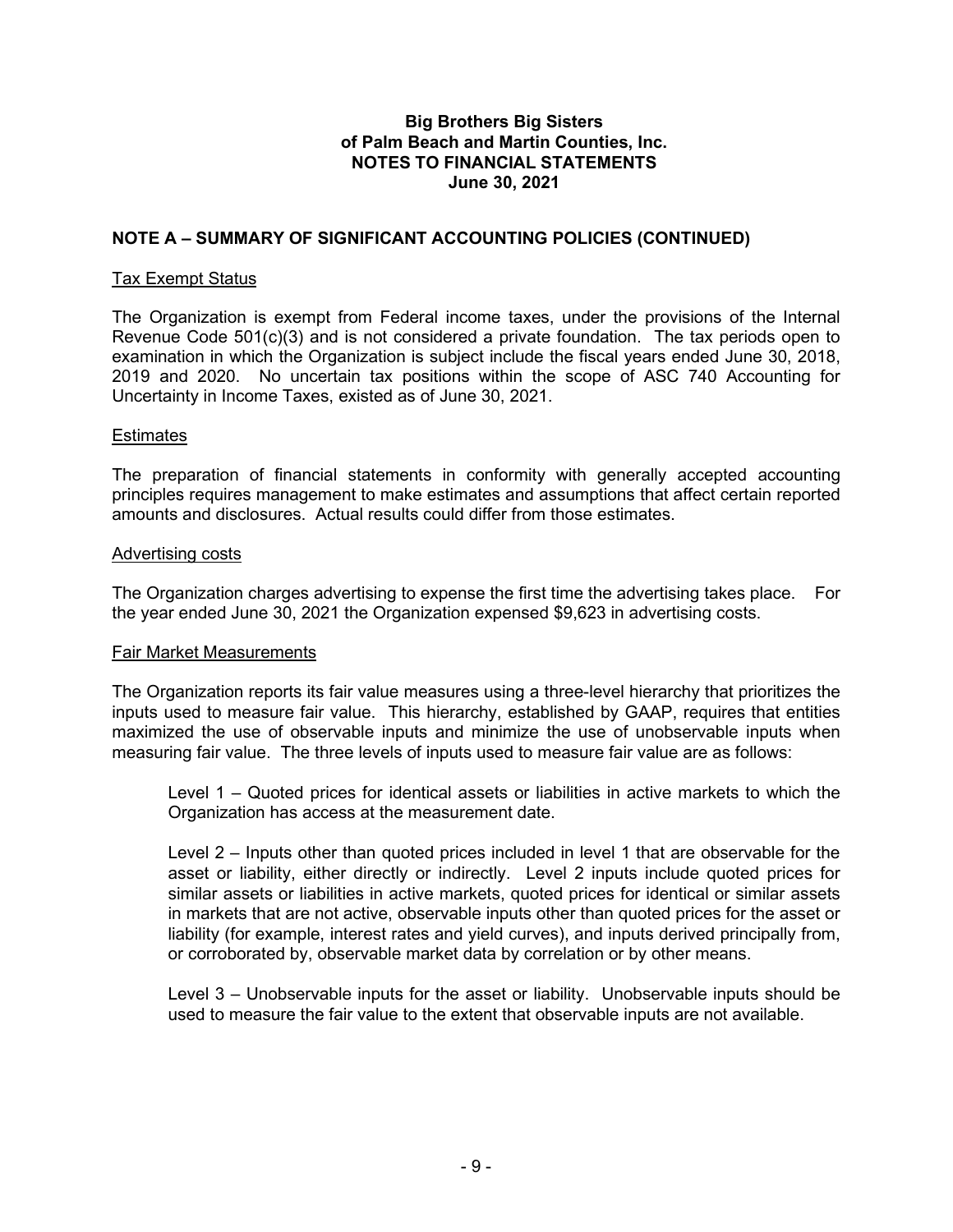## **NOTE A – SUMMARY OF SIGNIFICANT ACCOUNTING POLICIES (CONTINUED)**

#### Donated Materials, Services, and Rent

Donated property, materials, equipment, and rent are recorded as contributions at their estimated fair market value at the date of donation. Such donations are reported as increases in net assets without donor restrictions unless the donor has restricted the donated asset to a specific purpose. Donated professional services are recorded at the estimated fair market as both support and expense in the period that the services were performed if they meet the criteria of *FASB ASC 958-605* and subsections. The Organization does not recognize any support, revenues or expenses contributed by volunteers as management has determined there is no practical way to estimate their values. No amounts have been reflected in the financial statements for donated services which do not require specialized skills.

#### **NOTE B – CASH**

Cash as reported on the Statement of Financial Position, includes the following:

| Checking      | 192,247 |
|---------------|---------|
| Money markets | 7,611   |
| Total         | 199,858 |

Cash and cash equivalents are held in various financial institutions. At June 30, 2021, the Organization had \$192,247 on deposit in banks, which was fully insured by the Federal Deposit Insurance Corporation. At June 30, 2021, the Organization had money market accounts insured by the SIPC totaling \$7,611. The money market accounts are SIPC insured up to \$250,000 for cash and \$500,000 per customer and the protection provided is only if the brokerage firm ceases doing business and not against losses from fluctuation in the value of the securities. The Organization also keeps gift cards on hand for purposes of the Season to Share program. These gift cards are included in the cash and cash equivalents of the Organization and totaled \$2,400 as of June 30, 2021.

### **NOTE C – LIQUIDITY AND AVAILABILITY**

Financial assets available for general expenditure, that is, without donor or other restrictions limiting their use, within one year of June 30, 2021 are:

| Cash and equivalents             | \$202,354 |
|----------------------------------|-----------|
| <b>Receivables</b>               | 82,133    |
| Total financial assets available |           |
| for general expenditure          | \$284,487 |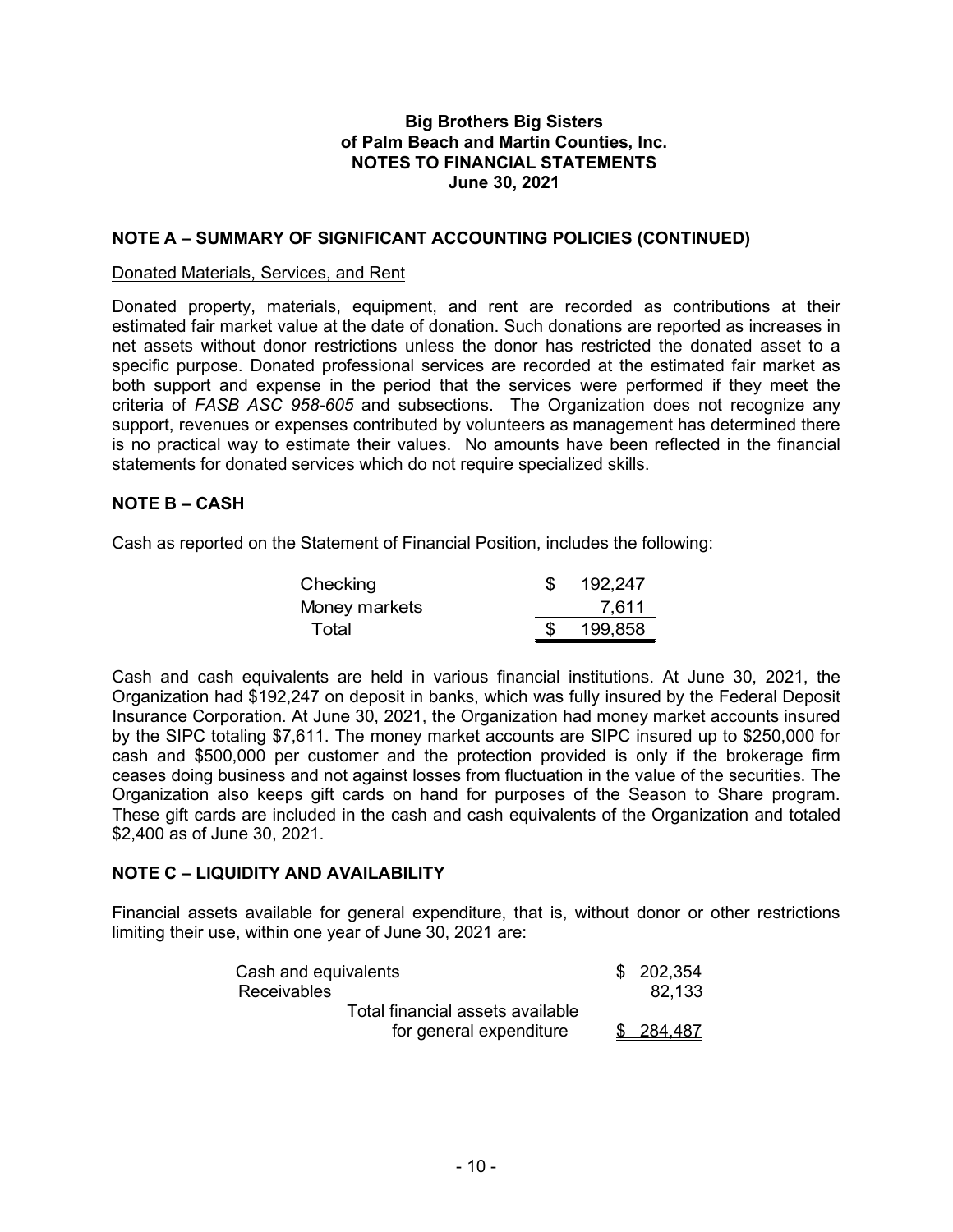## **NOTE D – RELATED PARTY TRANSACTIONS AND ECONOMIC DEPENDENCY**

Big Brothers Big Sisters of Palm Beach and Martin Counties, Inc. is economically dependent upon two of their contributors as their total contributions make up 48% of total revenue. During the fiscal year ended June 30, 2021, Big Brothers Big Sisters of Palm Beach and Martin Counties, Inc. received grants totaling \$267,914 and \$224,050 from the two organizations. Grant receivables from these organizations totaled \$76,155 (93% of total receivables). One of the two contributors is also deemed a related party as Big Brothers Big Sisters of Palm Beach and Martin Counties, Inc. is affiliated with the organization. Dues paid to the organization during the fiscal year ended June 30, 2021 were \$4,256. Big Brothers Big Sisters of Palm Beach and Martin Counties, Inc. is also affiliated with Big Brother Big Sisters of America in which \$24,601 in dues was paid for the fiscal year ended June 30, 2021.

## **NOTE E – CHANGES IN FIXED ASSETS**

A summary of changes in Fixed Assets follows:

|                          | <b>Beginning</b><br><b>Balance</b> |     | Increases      |    | Decreases      | Ending<br><b>Balance</b> |
|--------------------------|------------------------------------|-----|----------------|----|----------------|--------------------------|
| Computer equipment       | 78,178                             | \$. | $\blacksquare$ | \$ | $\blacksquare$ | 78,178                   |
| Furniture and fixtures   | 19,563                             |     | -              |    |                | 19,563                   |
| Accumulated depreciation | (84, 640)                          |     | (6,959)        |    |                | (91, 599)                |
| <b>Fixed Assets, Net</b> | 13,101                             |     | (6,959)        | S  | ۰              | 6,142                    |

#### **NOTE F – FAIR VALUE OF FINANCIAL INSTRUMENTS**

The following methods and assumptions were used to estimate the fair value of financial instruments.

*Cash, investments and accounts receivable –* The carrying amount reported in the balance sheet for cash and accounts receivable approximates fair value.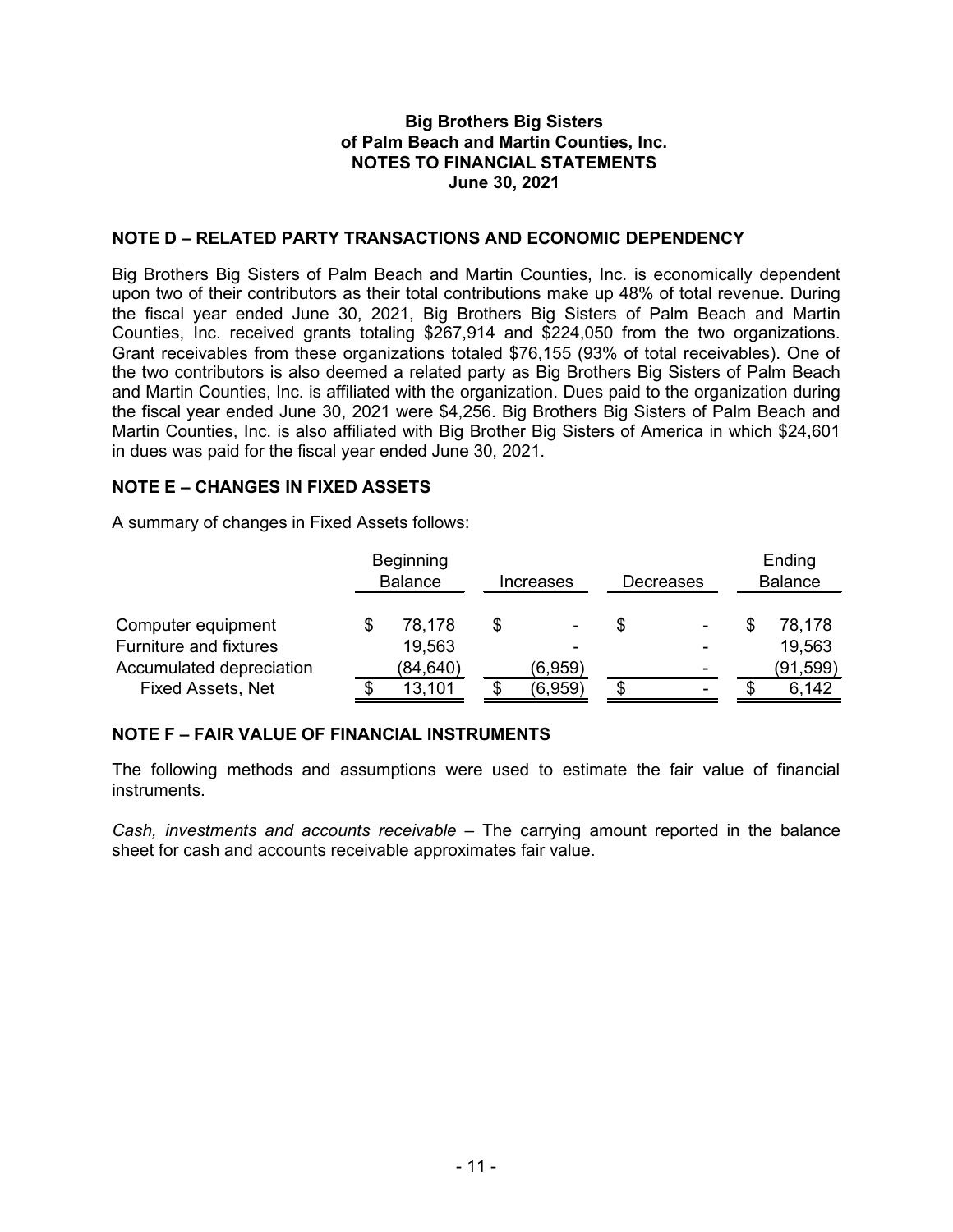## **NOTE G – LOANS PAYABLE**

On May 6, 2020, the Organization was granted a loan in the aggregate amount of \$111,000, pursuant to the Paycheck Protection Program (the "PPP") under Division A, Title I of the CARES Act, which was enacted March 27, 2020. In June 2021, the loan was partially forgiven by the Small Business Administration in the amount of \$93,767.

The Loan, which was in the form of a Note matures on May 6, 2022 and bears interest at a rate of 1.00% per annum. Payments are due monthly beginning July 2021 until maturity. The annual requirement to amortize the principal and interest of the note outstanding as of June 30, 2021 are as follows:

| Year Ending |           |          |          |
|-------------|-----------|----------|----------|
| June 30,    | Principal | Interest | Total    |
|             |           |          |          |
| 2022        | \$17,233  | 87       | \$17,320 |

### **NOTE H – LINE OF CREDIT**

In February 2012, the Organization entered into a line of credit agreement with PNC Bank. The total available is \$100,000 with a variable interest rate. The line of credit was extended in October 2015 and is automatically extended every year.

In October 2013, the Organization entered into a ten-year revolving line of credit agreement with Seacoast National Bank. The total available is \$75,000 with a variable interest rate that will not be below 3.50%.

In August 2019, the Organization entered into a line of credit agreement with First Horizon Bank to be drawn upon as needed, in the amount of \$200,000, at a variable interest rate that will not be below 3.5%. Draws made on the line of credit totaled \$4,000 with a remaining balance to be drawn of \$196,000.